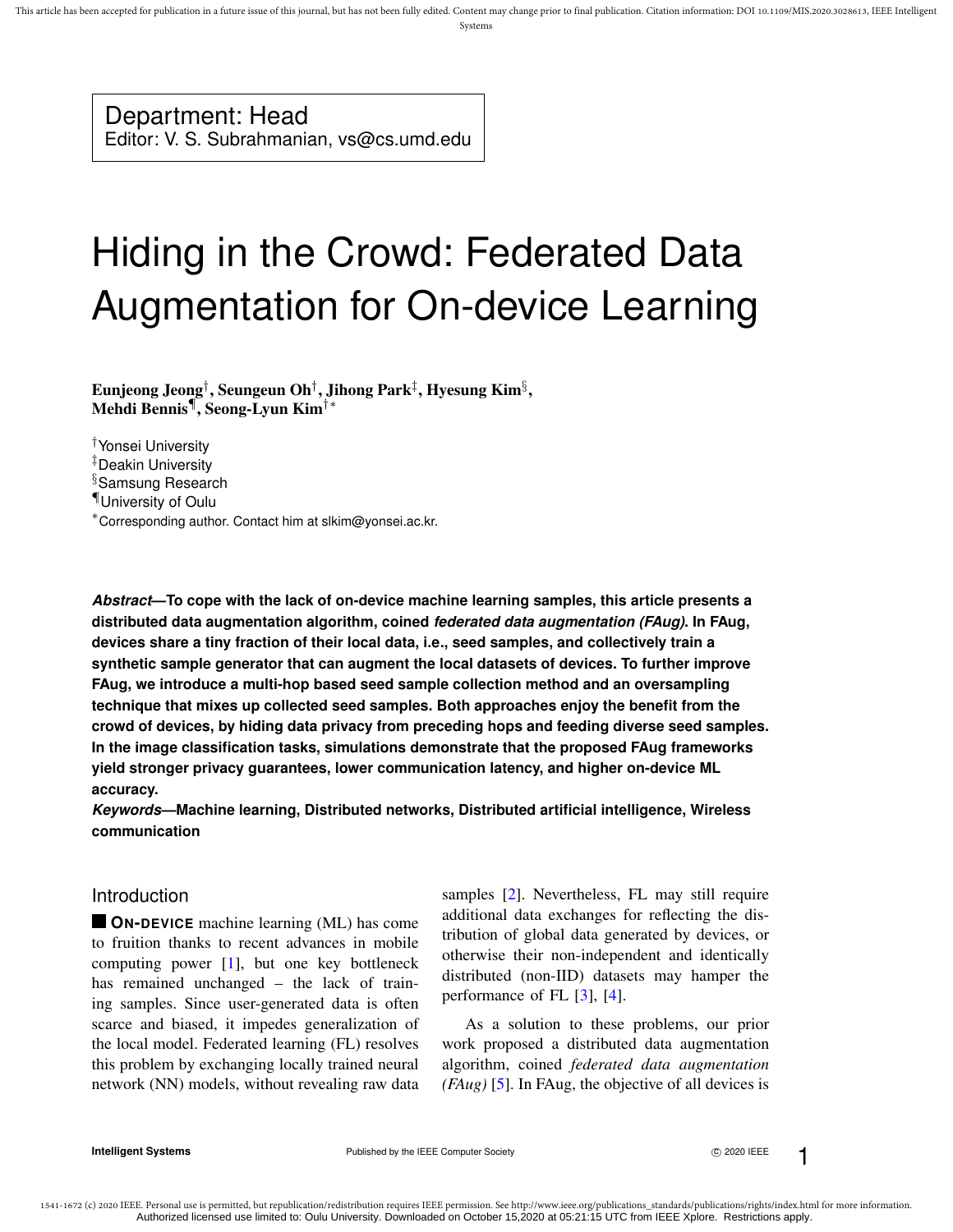Department Head



**Figure 1.** Three operational phases of Vanilla federated data augmentation (FAug).

to obtain a generative model from the server to locally replenish missing samples of each of them. For this purpose, every device uploads a tiny fraction of its data samples, called *seed samples*, to the server. By feeding these samples, the server trains a generative model such as the generator of a generative adversarial network (GAN) or the encoder of a variational autoencoder (VAE).

By downloading the trained generative model, each device can locally generate synthetic-yetrealistic data samples reflecting the global data distribution, thereby securing a sufficient amount of samples for training a downstream on-device NN model.

This article aims to showcase how to utilize the crowd of devices, towards developing a more communication-efficient and privacy-preserving FAug framework. To this end, inspired by *multihop* routing in communication systems, the seed samples are collected from a device to the server through neighboring devices in multiple hops [6]. Such a multi-hop seed sample collection has a two-fold benefit. One is to reduce the distance attenuation from faraway devices to the server by relaying the seed samples through multiple short hops, thereby reducing the sample collection latency. Another advantage is to hide the private information in the preceding hops by superpositioning new data in the current hop into the previously collected information. Consequently, the more hops are progressed, the more data privacy can be preserved.

Afterward, the collected seed samples are oversampled by the server using the *mixup* algorithm [7]. Traditionally, training of a generative NN requires a large number of samples, which is not comparable to the number of collected seed samples. To overcome this deficiency, mixup can be adopted to augment data by linearly combining any of the two seed samples. In mixup, the more seed samples are collected, the more diverse synthetic samples can be created. Therefore, the accuracy of on-device ML after applying FAug increases with the number of devices.

We introduce FAug and its advanced algorithms along with multi-hop communication and mixup technique. The ways of measuring and coping with privacy leakage are also discussed. In this paper, experiments with classification tasks are conducted under datasets including MNIST (hand-written digits with 10 classes), CIFAR10 (color images with 10 classes), and STL10 (higher-resolution color images with 10 classes). Numerical evaluations corroborate their effectiveness in improving FAug, in terms of communication latency, privacy guarantees, and on-device ML test accuracy after applying FAug.

# Related Works

Beyond machine learning that relies on the central entity's capacity, numerous researchers have been focusing on the idea of training models on edge. Federated learning (FL) [8] has arisen as an effective way of training on the edge that reduces uplink communication costs. To strengthen the security, devices can prevent data leakage against an honest-but-curious server that aggregates encrypted/masked gradients from devices. [9] It also applies to release non-IIDness across devices in topic modeling [10]. However, these FL-based algorithms have no guidelines in accordance with data distribution among the devices.

Momentum exchange relieves this bottleneck.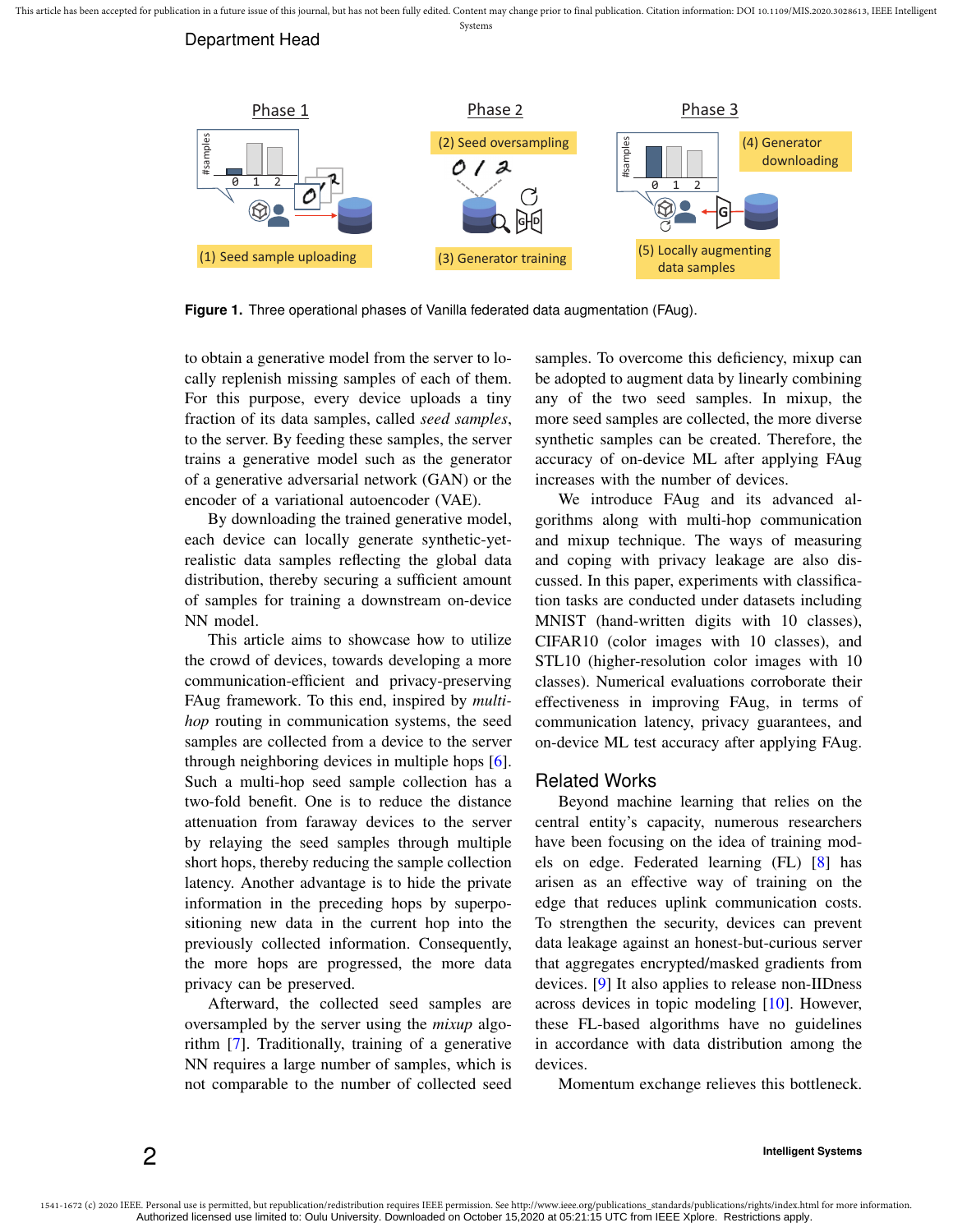

**Figure 2.** The first phase of FAug with multi-hop seed sample collection (MultFAug).

Nevertheless, the works do not provide the way to set the momentum based on data distribution. Still, the most powerful and basic solution for overcoming a biased dataset is exchanging local samples or providing equivalent information to each device's samples. Direct data exchange is often refrained as it incurs a massive communication overhead and even violates data privacy. [11]

Recent works have focused on encrypting local training traits, for instance, local gradients or momentum updates, in order to privatize the distributed learning system [12], [13]. Under cross-device settings wherein a large group of mobile devices with limited transmission power, participants have to compensate computation for communication in a distributed learning system. However, the computation cost of complex cryptographic operations is significantly large. In contrast, selectively chosen public dataset alleviates the privacy violation and non-iid data distribution problems [14], [15], yet it assumes users that are insensitive to share their local samples as proxy data. As a compromise, our previous work suggested sharing a generative model trained with collected seed samples. These samples are mixed and augmented to alleviate the privacy violation problem.

## Preliminary

Vanilla Federated Data Augmentation (FAug)

For the sake of explanation, we hereafter focus on the MNIST dataset, comprising handwritten images of 0-9 digits, i.e., 10 labels. Each device aims to classify the correct digit label by observing each image sample. Reflecting the user-generated nature of data, each device stores a fraction of the MNIST dataset, such that a

randomly selected target label lacks data samples. With the said non-IID datasets, the operations of Vanilla FAug are described in three phases.

- 1) Each device uploads its seed samples directly to the server to report its missing target labels. From its local dataset, dummy samples are selected and sent together with target labeled seed samples.
- 2) Next, the server oversamples the uploaded seed samples using high computing power and internet accessibility, and trains a generator from a conditional Generative Adversarial Network (cGAN) model. [16]
- 3) Each device downloads the generator for local data augmentation. By feeding the target labels and random noises, the generator outputs synthesized samples, which are used for local training.

## Multi-hop Seed Sample Collection

In this section, we focus on the first phase of FAug (see Phase 1 in Fig. 1). To improve the communication efficiency and privacy guarantees of the target labels, we propose MultFAug in which the seed samples collected through multiple hops. Compared to a direct communication, it compensates distance attenuation from isolated devices to the server, and thus decreases the communication latency. At the same time, each device can hide its target label information in other devices' information of the preceding hops. The device can therefore append less dummy labels, reducing the communication payload sizes while achieving the same level of privacy guarantees.

To realize MultFAug, for a given network topology, the server determines seed sample collecting routes, and informs each device about its next hop device. Then, the first operational phase of MultFAug is elaborated as follows. (See Fig. 2)

- 1) A device  $(Dev<sub>1</sub>)$  uploads seed samples while appending dummy label 1 to hide its target label 0. This results in an obfuscated private sample distribution information  $[1, 1, 0]$ .
- 2) A predetermined recipient,  $Dev<sub>2</sub>$ , receives a group of seed samples from  $Dev_1$ . If the target label of  $Dev_2$  is already packed in the received bundle,  $Dev<sub>2</sub>$  can skip adding any dummy label and toss a group of seed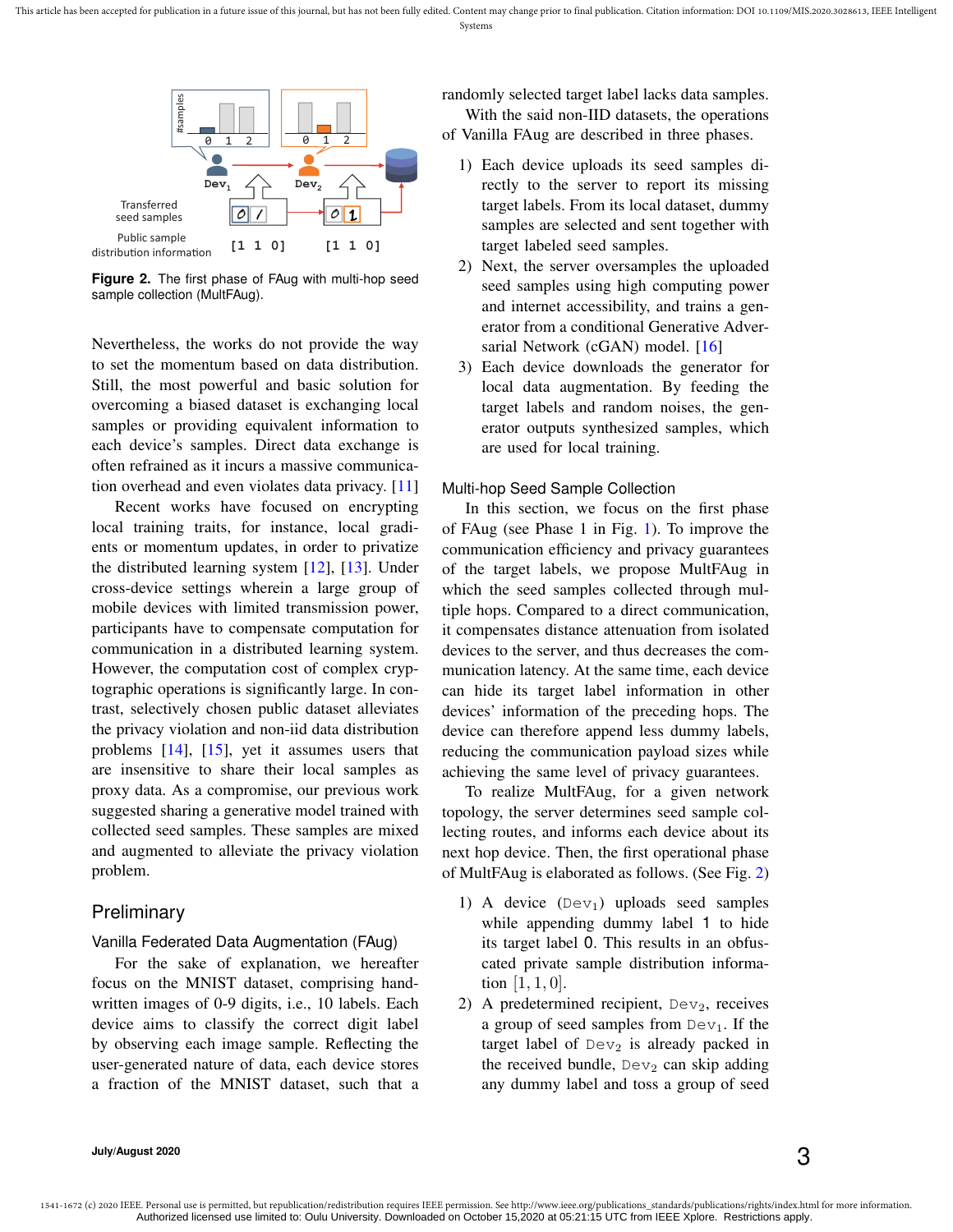



**Figure 3.** The second phase of mixup oversampling aided FAug (MixFAug). The seed samples aggregated from different devices are mixed-up and fed as ground-truth input for generative models such as conditional GAN.

samples to its recipient.

3) Dev<sub>2</sub> overwrites its target samples without additional dummy samples.

enlarge the total amount of mixed-up samples at the server.

Fewer dummy samples are used when the public sample distribution information includes a sufficient number of labels to dilute the origin of each sample, thereby yielding a smaller size of communication payload.

## Mixup Oversampling Aided FAug

### Mixup Oversampling

4

Mixup oversampling aided FAug (MixFAug) enhances the oversampling process at the second phase, while the remainder follows Vanilla FAug (Fig. 1). Mixup [7] is introduced as a data augmentation method through linear interpolation of two data samples. These blended combinations have moderate features of their raw inputs and therefore smooth out the decision surface. It is proven to improve the accuracy of classification tasks by applying mixup with equal weight allocation (i.e.,  $\lambda = 0.5$  for a pair of mixing data samples). [17]

For the extension of the dataset for a training generator, two data samples from the collected seed samples are randomly selected and mingled with different mixing ratios following beta distribution as in Fig. 3. The server continues mixing-up until the server's new dataset reaches a predetermined oversampling size, e.g., 3,000 mixed-up samples. Assuming that each device uploads a fixed fraction of seed samples, a larger number of devices lead to improvement of test accuracy after implementing FAug because they

## Privacy Guarantee

The identity of information providers are widely regarded as sensitive as well as the information itself. Any deep learning model needs to access data while conducting tasks such as medical records, web browsing history in searching engines, or facial images. It should be done without revealing who is the owner of the provided information. Hence, it is recommended to reduce the number of seed samples uploaded from a single device to minimize the privacy leakage. By contrast, uploading samples from a large crowd of devices helps strengthen the privacy guarantee by increasing the difficulty of distinguishing the source devices of those received samples.

The operation of FAug hides the target labels from the server as it cannot discriminate between the received target and dummy labels. A larger group of FAug participants eases a device's burden of the number of seed samples for transmission, due to the advantage of more of collected samples. Accordingly, the scheme relieves communication overhead and privacy leakage compared to exchanging data samples directly across devices. Combined with multi-hop communications, the scheme helps the devices with a substantial distance from the server to obtain path loss gain.

The label privacy guarantee for a specific device is measured as how much a device concealed its target labels when the whole package of

#### **Intelligent Systems**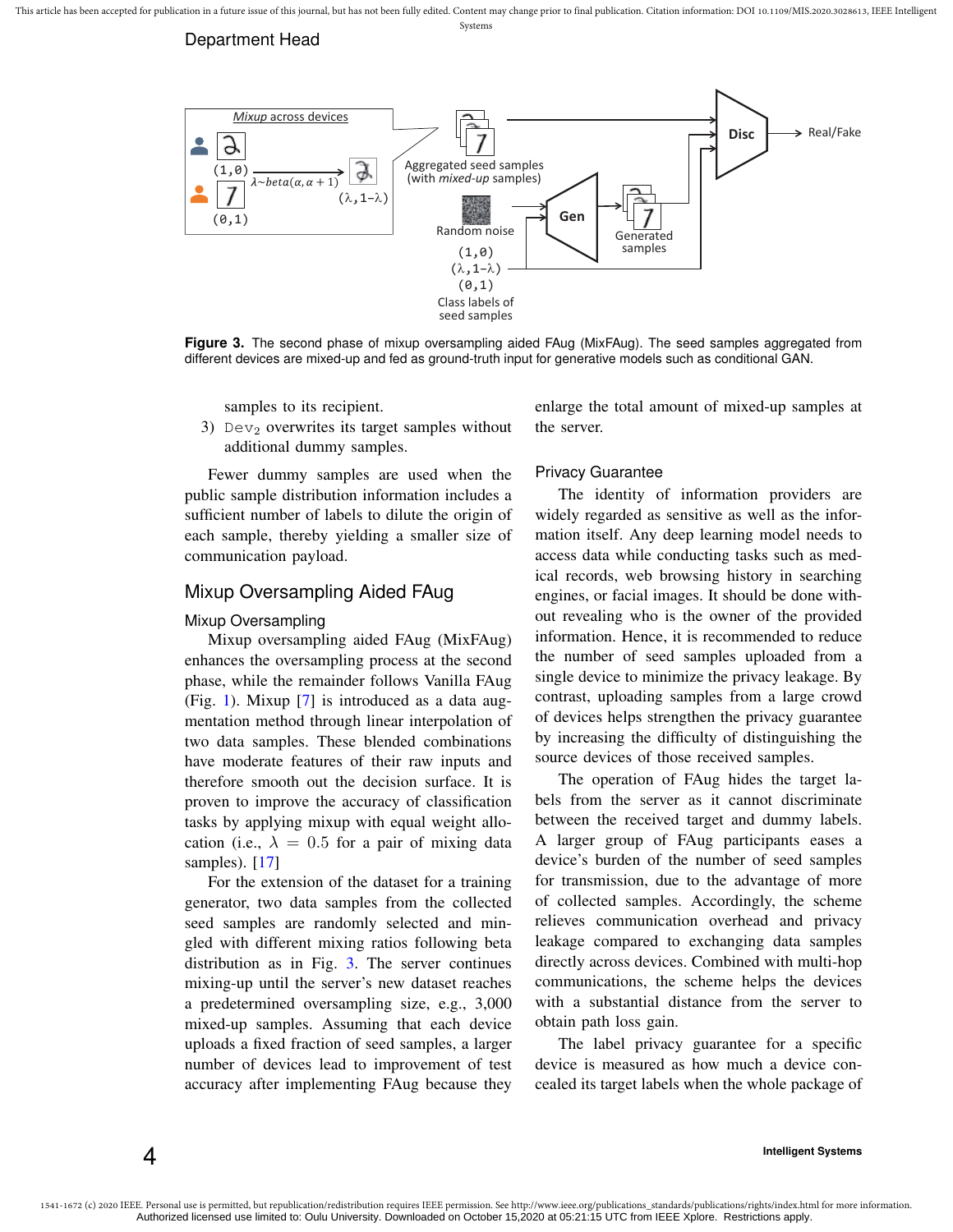

**Figure 4.** Trend of label privacy guarantee and latency of a reference user as the number of hops increases.

accumulated seed samples from this route arrives at the server. The numerator indicates the number of target labels that the device had at first, and the denominator indicates the number of labels that the server receives from the route that this device occupied during multi-hop transmission.

For quantifying sample privacy guarantee of mixup, we adopt a metric based on differential privacy. Since adding the other samples weighted elements makes the output follow their own distribution unlike random noises, mixup as a randomization algorithm needs to be measured with a variant type of differential privacy.

Condensed local differential privacy (CLDP) [18] is a variation of local differential privacy (LDP), which was proposed as a specialized method in scenarios with small user populations. Similar to LDP, data samples in CLDP protocol undergo local perturbation before they are uploaded to the server, but each device systematically inclines to choose an output that has higher similarity with its raw data than distant outputs. Likewise, CLDP-based data collection strengthens indistinguishability of mixup algorithm by additional distance term among input data.

A CLDP protocol perturbs a true value  $v$  in a finite and discrete dataset  $D$  according to the knowledge of distance between  $v$  and any other elements in  $D$ , which is formalized as follows.

**Definition 1.** Let the randomization algorithm  $\Phi$ takes  $v_1$  and  $v_2$  as input and outputs y, i.e.,  $\Phi$ :  $\mathcal{D} \to \mathcal{D}$ . For any inputs  $v_1, v_2 \in \mathcal{D}$ , perturbation



**Figure 5.** Distance between original and mixed-up dataset for  $N$  mixed-up samples with respect to privacy parameter  $\alpha$  in  $\alpha$ -CLDP.

method  $\Phi$  satisfies

$$
\forall y \in \mathcal{D}_{\text{range}} : \frac{\Pr[\Phi(v_1) = y]}{\Pr[\Phi(v_2) = y]} \le e^{\alpha \cdot d(v_1, v_2)} \quad (1)
$$

where  $\mathcal{D}_{\text{range}}$  indicates the range of outputs and a random sample  $y$  is chosen from  $D$  with a probability

$$
Pr[\Phi(v) = y] = \frac{e^{-\alpha \cdot d(v, y)/2}}{\sum_{z \in \mathcal{D}} e^{-\alpha \cdot d(v, z)/2}}.
$$
 (2)

The randomization algorithm that satisfies CLDP can extend into mixup as follows. Let an augmented dataset  $\mathcal{D}_{\text{aug}}$  composed of mixedup samples from  $D$  in Definition 1.  $D_{aug}$  is also discrete and finite if assumed that each user uploads equally-likely mixed-up samples to guarantee label privacy. Substituting the augmented dataset for a collected seed samples' set  $D$ , mixup as a perturbation method  $\Phi_{\text{mxp}}$  satisfies CLDP for any inputs  $v_1, v_2 \in \mathcal{D}_{\text{aug}}$ .

## Numerical Evaluations

To corroborate the effectiveness of MultFAug and MixFAug, we consider the following simulation settings and figure of merits.

- Each device has one target label. The local dataset of the device consists of 5 samples for the target label, while the other labels occupy more than 200 samples per label.
- A device retransmits its packets with an unlimited number of attempts when it occupies a data rate less than the instantaneous channel capacity. The uplink transmission latency is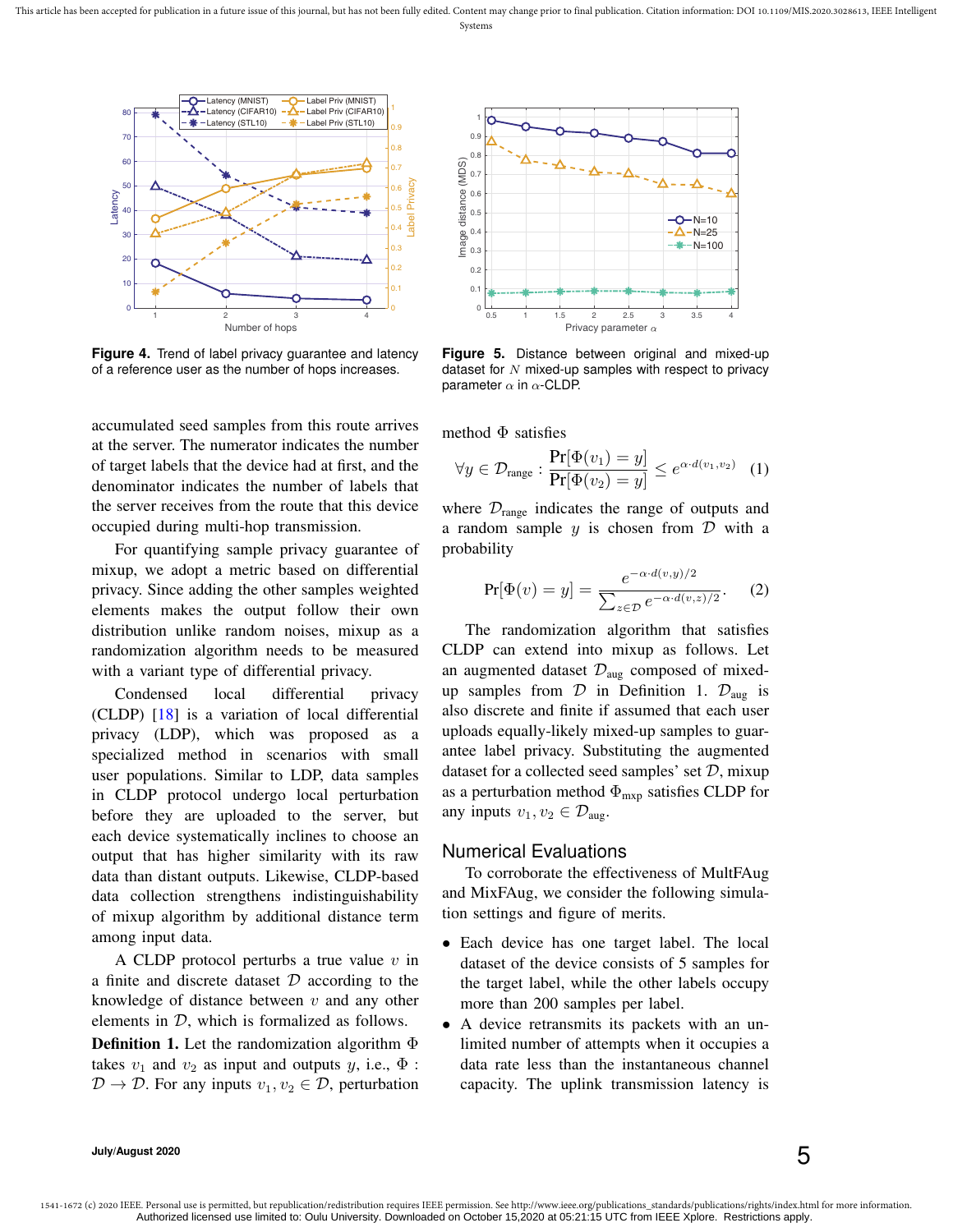## Department Head



**Figure 6.** Test accuracy after FAug with respect to (a) the number of hops and (b) the number of devices that upload samples to the server with a fixed rate 5 samples per device.

defined as the number of time slots consumed until all the seed samples are transmitted. For evaluation of communication cost, we consider each pixel of a data sample (28x28 pixels for MNIST, 32x32 for CIFAR10, and 96x96 for STL10) accounts for 8 bits.

• Image similarity between data samples are measured from the distance among data samples converted onto a multidimensional space.

A crowd of devices in FAug enhance the impact on communication delay and privacy guarantee in Fig. 4 and 5. Fig. 4 shows that the label privacy protection occurs when the server receives only a mixed set of target labels and samples. Multi-hop communications can also reduce the uplink latency of the participants, especially for those with noisy channels or long distances from the server. Notably, while implementing FAug with two-hop communication, the transmission delay minimizes at around 2-3 hops. Exceeding number of hops, on the contrary, leads to increment of store and forward delay.

Fig. 5 shows the impact of dataset size on sample privacy guarantee. The image distance between mixed-up datasets and original raw datasets is used as a utility function. Larger distance implies more deviation from perfect exposure of raw data, which is ideal for transferring data information to the server but not implemented in reality because it reveals full features. Privacy protection compensates for the diversity of an augmented dataset. Notably, this utility is robust against the level of privatization in case of a large number of seed samples involved.

In Fig. 6 the enhanced performance via the advanced approaches of FAug is described. Fig.  $6(a)$ demonstrates the test accuracy of a reference user before and after applying MultFAug. Compared with the baseline accuracy around 0.86 before applying FAug, it reaches up to 0.95 after replenishing the missing samples. GAN on the server can recover from the scarcity of received seed samples by oversampling them through mixup. In Fig.  $6(b)$ , the test accuracy of a user shows improvement proportional to the size of oversampled products until it saturates when the server produces more than 5,000 mixed-up samples.

## **Conclusions**

By adding dummy information, the devices can preserve their privacy when participating in a collaborative learning system with user-generated data. Accordingly, the protection against leakage of private information necessitates longer transmission time or sacrifice of the accuracy. The numerical evaluations validate the effectiveness of FAug and its variations, emphasizing the importance of minimizing privacy leakage during transmission of samples within a tolerable transmission time.

The remaining issues in developing the performance and usability of FAug includes ensuring privacy protection without compensating for lessened dataset quality. For further analytic research,

1541-1672 (c) 2020 IEEE. Personal use is permitted, but republication/redistribution requires IEEE permission. See http://www.ieee.org/publications\_standards/publications/rights/index.html for more information. Authorized licensed use limited to: Oulu University. Downloaded on October 15,2020 at 05:21:15 UTC from IEEE Xplore. Restrictions apply.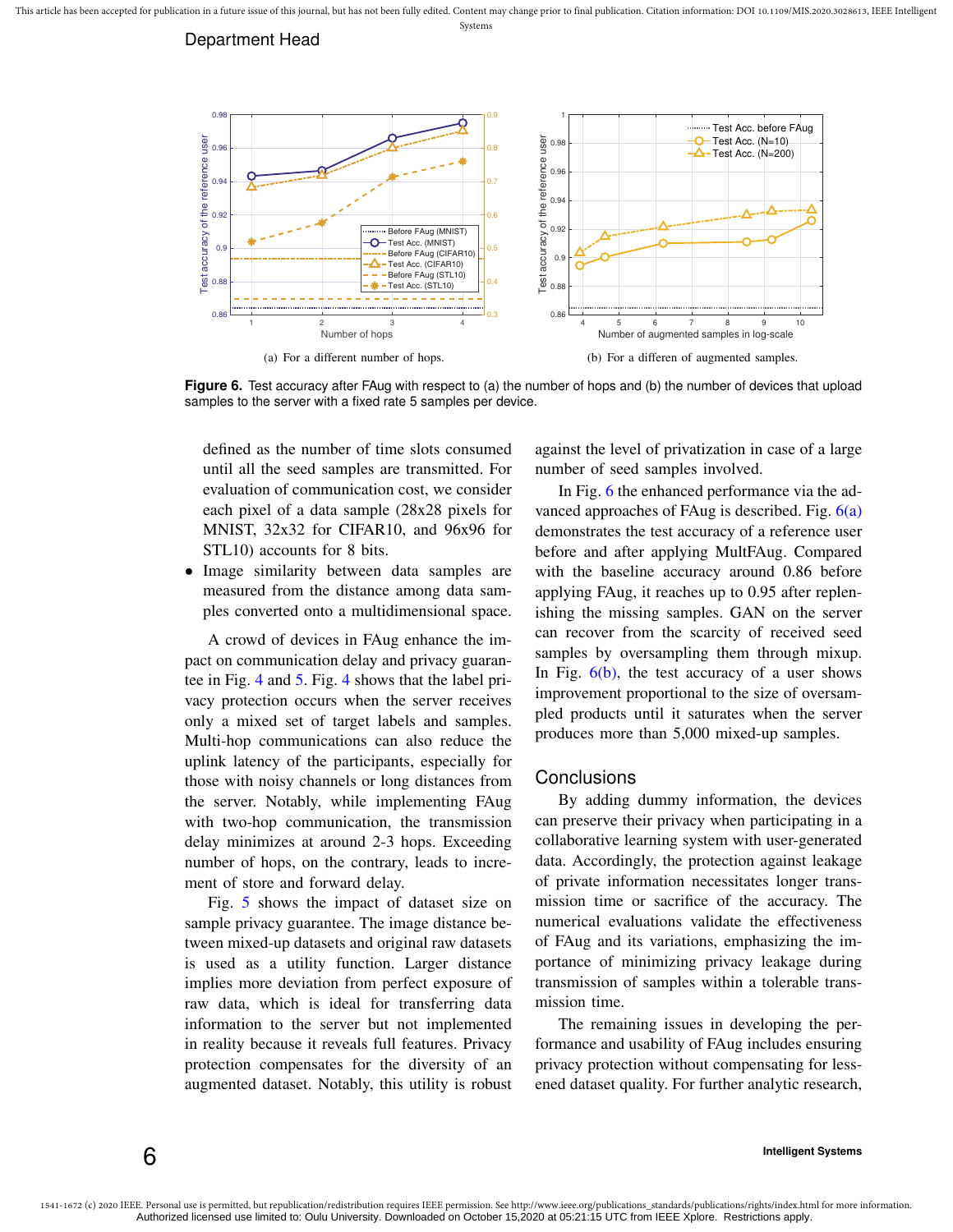it is also possible to analyze finding optimal conditions for distributed learning using multihop communication, such as an optimal number of hops.

# Acknowledgment

This research was supported by a grant to Bio-Mimetic Robot Research Center Funded by Defense Acquisition Program Administration, and by Agency for Defense Development (UD190018ID).

## **REFERENCES**

- 1. J. Park, S. Samarakoon, M. Bennis, and M. Debbah, "Wireless network intelligence at the edge," *Proceedings of the IEEE*, vol. 107, no. 11, pp. 2204–2239, 2019.
- 2. B. McMahan, E. Moore, D. Ramage, S. Hampson, and B. A. y Arcas, "Communication-efficient learning of deep networks from decentralized data," in *Artificial Intelligence and Statistics*, pp. 1273–1282, 2017.
- 3. Y. Zhao, M. Li, L. Lai, N. Suda, D. Civin, and V. Chandra, "Federated learning with non-iid data," *arXiv preprint arXiv:1806.00582*, 2018.
- 4. F. Sattler, S. Wiedemann, K. R. Mller, and W. Samek, "Robust and communication-efficient federated learning from non-i.i.d. data," *IEEE Transactions on Neural Networks and Learning Systems*, vol. 31, no. 9, pp. 3400– 3413, 2020.
- 5. E. Jeong, S. Oh, H. Kim, J. Park, M. Bennis, and S.-L. Kim, "Communication-efficient on-device machine learning: federated distillation and augmentation under non-iid private data," *arXiv preprint arXiv:1811.11479*, 2018.
- 6. E. Jeong, S. Oh, J. Park, H. Kim, M. Bennis, and S.-L. Kim, "Multi-hop federated private data augmentation with sample compression," *arXiv preprint arXiv: 1907.06426*, 2019.
- 7. H. Zhang, M. Cisse, Y. N. Dauphin, and D. Lopez-Paz, "mixup: beyond empirical risk minimization," *arXiv preprint arXiv:1908.05895*, 2017.
- 8. J. Konečný, H. B. McMahan, F. X. Yu, P. Richtárik, A. T. Suresh, and D. Bacon, "Federated learning: Strategies for improving communication efficiency," *arXiv preprint arXiv:1610.05492*, 2016.
- 9. Q. Yang, Y. Liu, T. Chen, and Y. Tong, "Federated machine learning: Concept and applications," *ACM Transactions on Intelligent Systems and Technology (TIST)*, vol. 10, no. 2, pp. 1–19, 2019.
- 10. D. Jiang, Y. Song, Y. Tong, X. Wu, W. Zhao, Q. Xu, and Q. Yang, "Federated topic modeling," in *Proceedings of*

*the 28th ACM International Conference on Information and Knowledge Management*, pp. 1071–1080, 2019.

- 11. M. F. Balcan, A. Blum, S. Fine, and Y. Mansour, "Distributed learning, communication complexity and privacy," in *Conference on Learning Theory*, pp. 26–1, 2012.
- 12. C. Zhang, S. Li, J. Xia, W. Wang, F. Yan, and Y. Liu, "BatchCrypt: Efficient homomorphic encryption for cross-silo federated learning," in *2020 USENIX Annual Technical Conference (USENIX ATC 20)*, pp. 493– 506, 2020.
- 13. L. T. Phong, Y. Aono, T. Hayashi, L. Wang, and S. Moriai, "Privacy-preserving deep learning via additively homomorphic encryption," *IEEE Transactions on Information Forensics and Security*, vol. 13, no. 5, pp. 1333– 1345, 2018.
- 14. N. Yoshida, T. Nishio, M. Morikura, K. Yamamoto, and R. Yonetani, "Hybrid-FL for wireless networks: Cooperative learning mechanism using non-iid data," in *ICC 2020 - 2020 IEEE International Conference on Communications (ICC)*, pp. 1–7, 2020.
- 15. T. Nishio and R. Yonetani, "Client selection for federated learning with heterogeneous resources in mobile edge," in *ICC 2019 - 2019 IEEE International Conference on Communications (ICC)*, pp. 1–7, 2019.
- 16. M. Mirza and S. Osindero, "Conditional generative adversarial nets," *arXiv preprint arXiv:1411.1784*, 2014.
- 17. H. Inoue, "Data augmentation by pairing samples for images classification," *arXiv preprint arXiv:1801.02929*, 2018.
- 18. M. E. Gursoy, A. Tamersoy, S. Truex, W. Wei, and L. Liu, "Secure and utility-aware data collection with condensed local differential privacy," *IEEE Transactions on Dependable and Secure Computing*, 2019.

**Eunjeong Jeong** is with Yonsei University, Seoul, Korea. She received the B.S. and M.S. degrees in Electrical and Electronic Engineering from Yonsei University, in 2018 and 2020, respectively. Her research interests lie in distributed machine learning and wireless networks. She received the 2018 IEEE Seoul Section Student Paper Contest Silver Prize. Contact her at ejjeong@ramo.yonsei.ac.kr.

**Seungeun Oh** is currently with Yonsei University, Seoul, South Korea. He received the B.S. degree in 2017 and is currently pursuing the Ph.D. degree in Electrical and Electronic Engineering. His research interests include distributed machine learning and 5G V2X communication. He received the 2018 IEEE Seoul Section Student Paper Contest Silver Prize.

**July/August 2020** 7

1541-1672 (c) 2020 IEEE. Personal use is permitted, but republication/redistribution requires IEEE permission. See http://www.ieee.org/publications\_standards/publications/rights/index.html for more information. Authorized licensed use limited to: Oulu University. Downloaded on October 15,2020 at 05:21:15 UTC from IEEE Xplore. Restrictions apply.